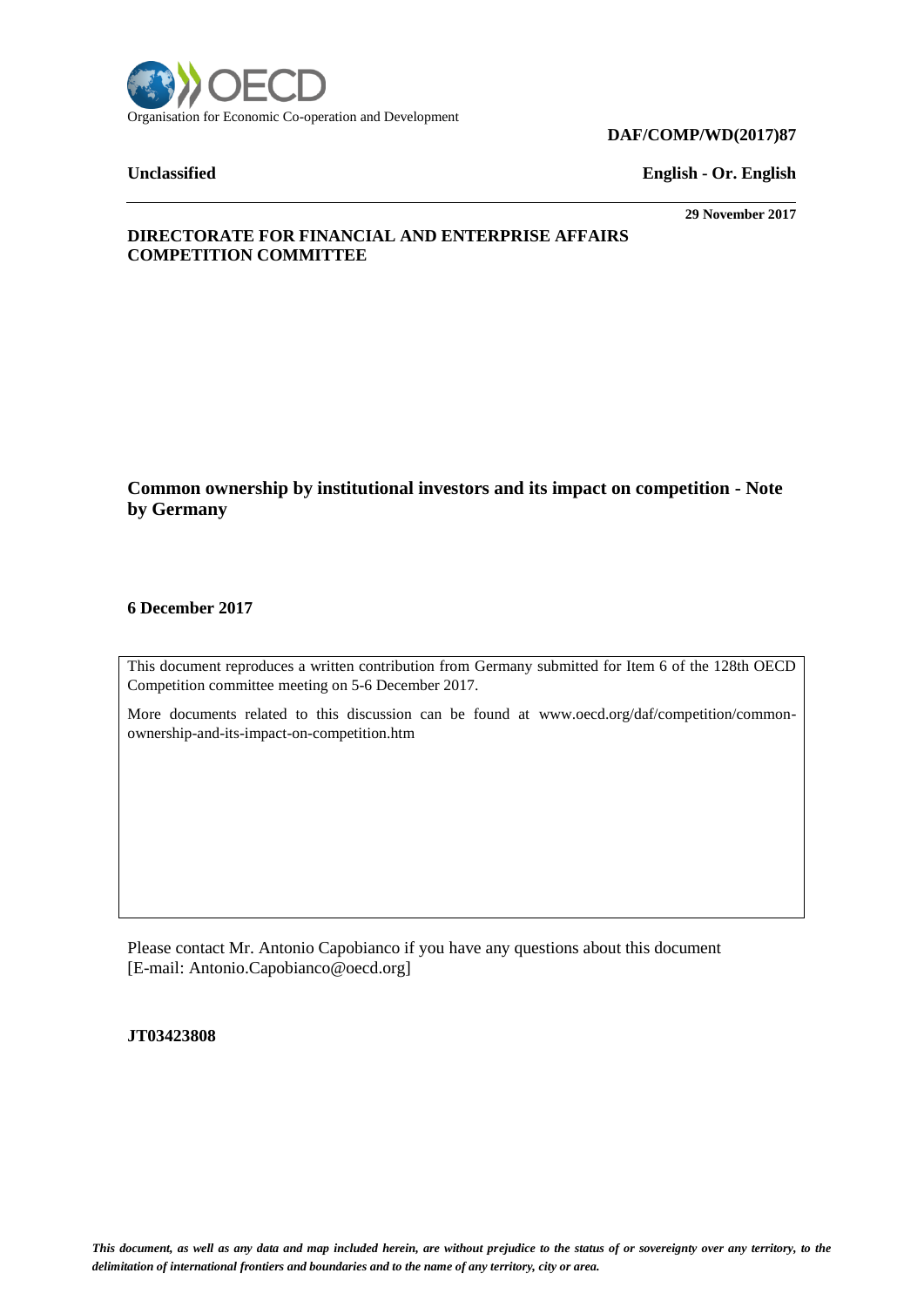# *Germany*

#### **1. Introduction**

1. German merger control law contains provisions that address the acquisition of minority shareholdings. Furthermore, minority shareholdings may be subject to review under provisions addressing anticompetitive agreements. German law does not contain specific rules on common ownership by institutional investors. However, in certain circumstances, the simultaneous ownership of shares in competing firms by institutional investors may raise competition concerns. The German Monopolies Commission dealt with this issue in its Main Report in 2016.

2. After a brief overview of the provisions of the German Competition Act (Act against Restraints of Competition – GWB) concerning minority shareholdings (section II) and the acquisition of shares by credit institutions, financial institutions or insurance companies (section III), this contribution summarizes the main findings of the Monopolies Commission on the competitive importance of institutional investors (section IV).

#### **2. Minority shareholdings in German merger control law**

3. Under German competition law, the acquisition of minority shareholdings may be subject to merger control if the thresholds for notification are met and no exception applies.<sup>1</sup> Transactions that might be relevant in the context of minority shareholdings are: 1) the acquisition of at least 25% of the shares (capital or voting rights) in another undertaking. If several undertakings simultaneously or successively acquire shares in another undertaking, this shall also be deemed to constitute a concentration between the undertakings concerned with respect to those markets on which the other undertaking operates;<sup>2</sup> 2) any other combination of undertakings enabling one or several undertakings to exercise directly or indirectly a material competitive influence on another undertaking.<sup>3</sup> In exceptional cases, the acquisition of minority shareholdings may also, together with special rights, confer control on another undertaking.<sup>4</sup>

4. While the acquisition of at least 25% of the shares is quite straightforward, the criterion of a material competitive influence requires further clarification: This provision was introduced into German competition law in 1990 to prevent undertakings from circumventing merger control by structuring acquisitions so that participations below

 $\overline{a}$ 

<sup>1</sup> See Section 35 GWB. An unofficial English version of the GWB is available at https://www.gesetze-im-internet.de/englisch\_gwb/index.html.

 $2$  Section 37 (1) No. 3 lit. b GWB

<sup>&</sup>lt;sup>3</sup> Section 37 (1) No. 4 GWB

<sup>&</sup>lt;sup>4</sup> Section 37 (1) No. 2 GWB. The provision corresponds to Article 3 (1) lit. b EC Merger Control Regulation. In that regard, a minority shareholding alone does not suffice to acquire control. Rather, e.g. rights or contracts must confer decisive influence on the target to enable the acquirer to decide upon fundamental questions of competitive relevance concerning the target.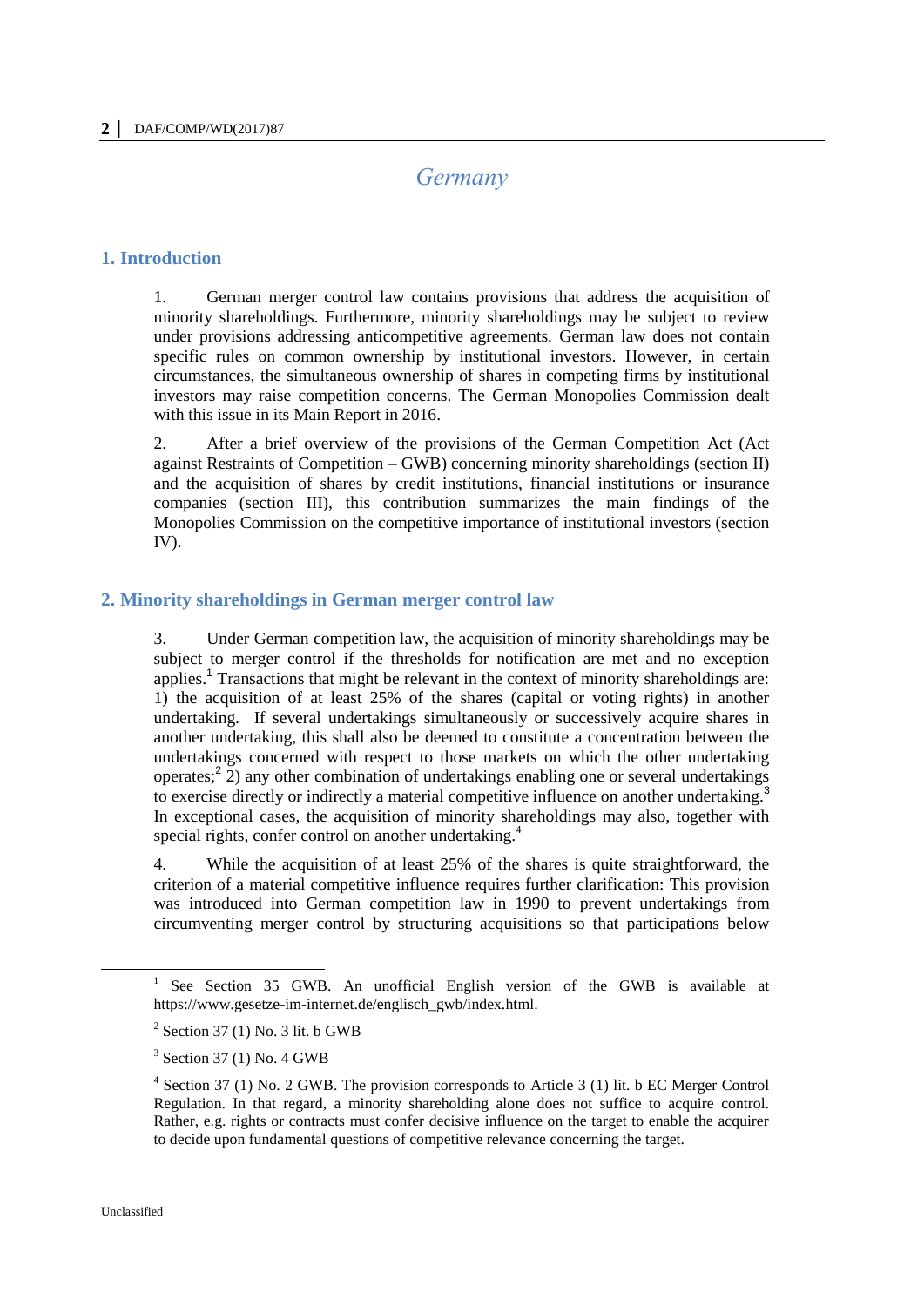25% would be acquired but coupled with special rights with respect to the target undertaking.

5. A material competitive influence on another undertaking may exist due to any kind of link between two or more undertakings that allows the acquiring party to influence the competitive behaviour of the target in such a way that it is likely to reduce competition between the undertakings, to the degree that they will no longer act independently on the market. For a material competitive influence, it may also suffice for the target to adapt its competitive behaviour to the interests of the acquirer. A material competitive influence may also arise from agreements on pre-emption rights, sales strategies and financial structures, as well as from legal possibilities to exert influence, such as the right to be consulted, information and disclosure rights and, not least, the right to appoint representatives to the management bodies of the target company. Personal interlocks in the form of having the same persons on the management boards of both companies may also lead to a material competitive influence where these persons can exercise a strategic influence. A further possibility is the transfer of entrepreneurial responsibility for certain sub-divisions of the company. Decisive in all cases is the factual possibility of the acquirer to exercise a strategic influence.

### **3. Passive financial investments of credit institutions**

6. In principle, the reasons why an undertaking plans to acquire shares in another undertaking are not a decisive factor for the application of German competition law. An exception applies in the context of the so-called banking clause,  $5$  which exempts the acquisition of shares in an undertaking from merger control if the acquirer is a credit or financial institution or an insurance company that intends to resell the shares within a period of one year and does not exercise the voting rights attached to the shares.<sup>6</sup> The purpose of this rule is to facilitate the transactions and dealing in securities by financial service providers. By acquiring shares within the context of their general operations, these companies do not normally pursue any objectives which would be relevant to competition. The time limit of one year may, upon request, be extended by the Bundeskartellamt if it can be shown that the resale was not reasonably possible within this period. If the resale does not take place within one year and the time limit is not extended, the acquisition is subject to merger control. The same applies if the original plan to resell is abandoned or if the voting rights attached to the shares are exercised.

# **4. Non-controlling minority shareholdings of institutional investors – the analysis of the Monopolies Commission**

7. Institutional investors are specialized financial institutions that invest funds on behalf of a wide range of investors with the goal of maximizing returns at a reasonable risk. Institutional investors include insurance companies, asset managers, investment funds and pension funds, as well as private equity firms, banks, hedge funds, funds of funds and state funds. Institutional investors can hold highly diversified minority interests in a variety of companies around the world in various economic sectors in order to

 $<sup>5</sup>$  Section 37 (3) GWB.</sup>

 $6$  This rule largely corresponds with Article 3 (5) lit.a of Council Regulation (EC) No 139/04.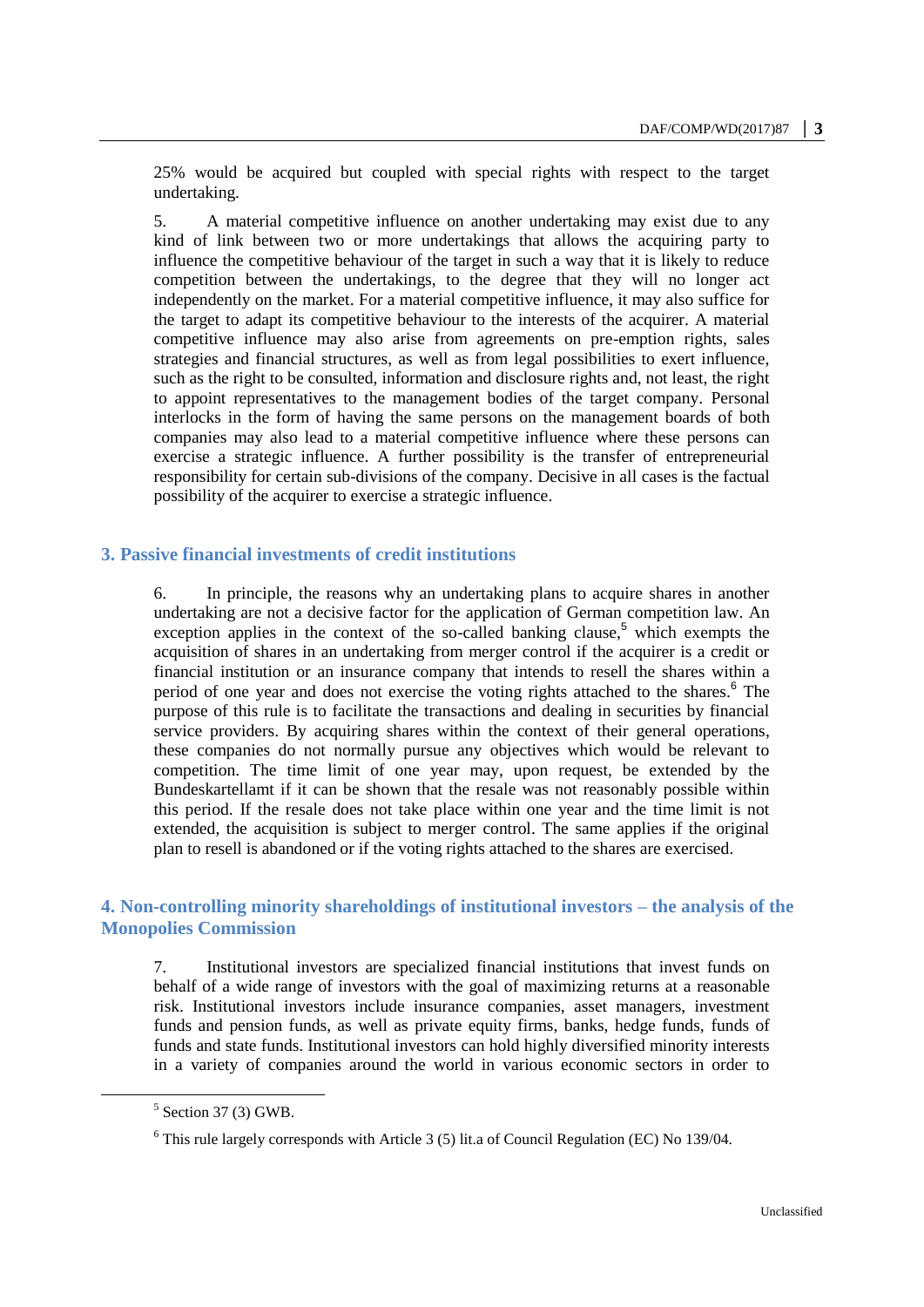achieve a desired balance between risk and return. Despite the small shares (often less than one percent of a company), institutional investors are often the largest single investor because the remaining shares are fragmented among many shareholders.<sup>7</sup>

8. German competition law does not contain specific legal provisions on the acquisition of non-controlling minority shareholdings of institutional investors, *i.e.* the general merger control rules mentioned in section II above apply.

9. Minority shareholdings of institutional investors generally do not meet the thresholds for merger control. They have been attributed minor importance in competition law enforcement so far, because it was generally assumed that portfolio investments did not have a strategic impact and thus anti-competiive effects. Institutional investors are not active in the same markets as their portfolio companies, neither upstream nor downstream. This distinguishes institutional investors from shareholders with operationally strategic shares and, theoretically, excludes distortive effects on competition. However, the possession of shares by institutional investors in several companies active in the same sector could reduce incentives to compete in the markets where the portfolio companies are active.

10. The Monopolies Commission<sup>8</sup> addressed the issue of common ownership of shares by institutional investors in its Main Report of 2016.<sup>9</sup> As a major contribution to the debate in Germany, the report will be presented in more detail below. The Monopolies Commission believes that participations of institutional investors in portfolio companies operating in the same economic sector have a major distorting potential on competition, despite small shares and a (formal) limited possibility to influence strategic decisions. The competitive effect of indirect horizontal ties may be aggravated by additional factors, such as common interests among institutional investors and institutionalized voting procedures.

# **4.1. Incentives to reduce competition**

11. If an investor holds shares in several companies operating in the same market, he has an interest in maximizing the return that all the shares generate. An intense competition between his portfolio companies could be undesirable, as the prices and profit margins of all his portfolio companies could fall.<sup>10</sup> For this reason, it could be both

 $\overline{a}$ 

<sup>7</sup> Paragraph 670.

<sup>&</sup>lt;sup>8</sup> The Monopolies Commission is an independent advisory body in the areas of competition policy and regulation. It has the statutory responsibility to monitor effective competition in Germany in general and in specific sectors of industry. Pursuant to Section 44(1) GWB, every two years the Commission submits a Report (Hauptgutachten) to the Federal Minister for Economic Affairs and Energy.

<sup>9</sup> Monopolkommission, "Wettbewerb 2016. Einundzwanzigstes Hauptgutachten der Monopolkommission gemäß § 44 Abs. 1 Satz 1 GWB, at: [http://www.monopolkommission.de/images/HG21/HGXXI\\_Gesamt.pdf;](http://www.monopolkommission.de/images/HG21/HGXXI_Gesamt.pdf) 667 et seq.

An English translation can be found at: [http://www.monopolkommission.de/images/HG21/Main\\_Report\\_XXI\\_Institutional\\_investors.pdf](http://www.monopolkommission.de/images/HG21/Main_Report_XXI_Institutional_investors.pdf) .

<sup>&</sup>lt;sup>10</sup> The Monopolies Commission refers to empirical investigations that concluded that common ownership by institutional investors led to price increases: Azar/Schmalz/Tecu, "Anti-Competitive Effects of Common Ownership", Ross School of Business Working Paper No. 1235 (2015); Azar/Raina/Schmalz,"Ultimate Ownership and Bank Competition" (2016).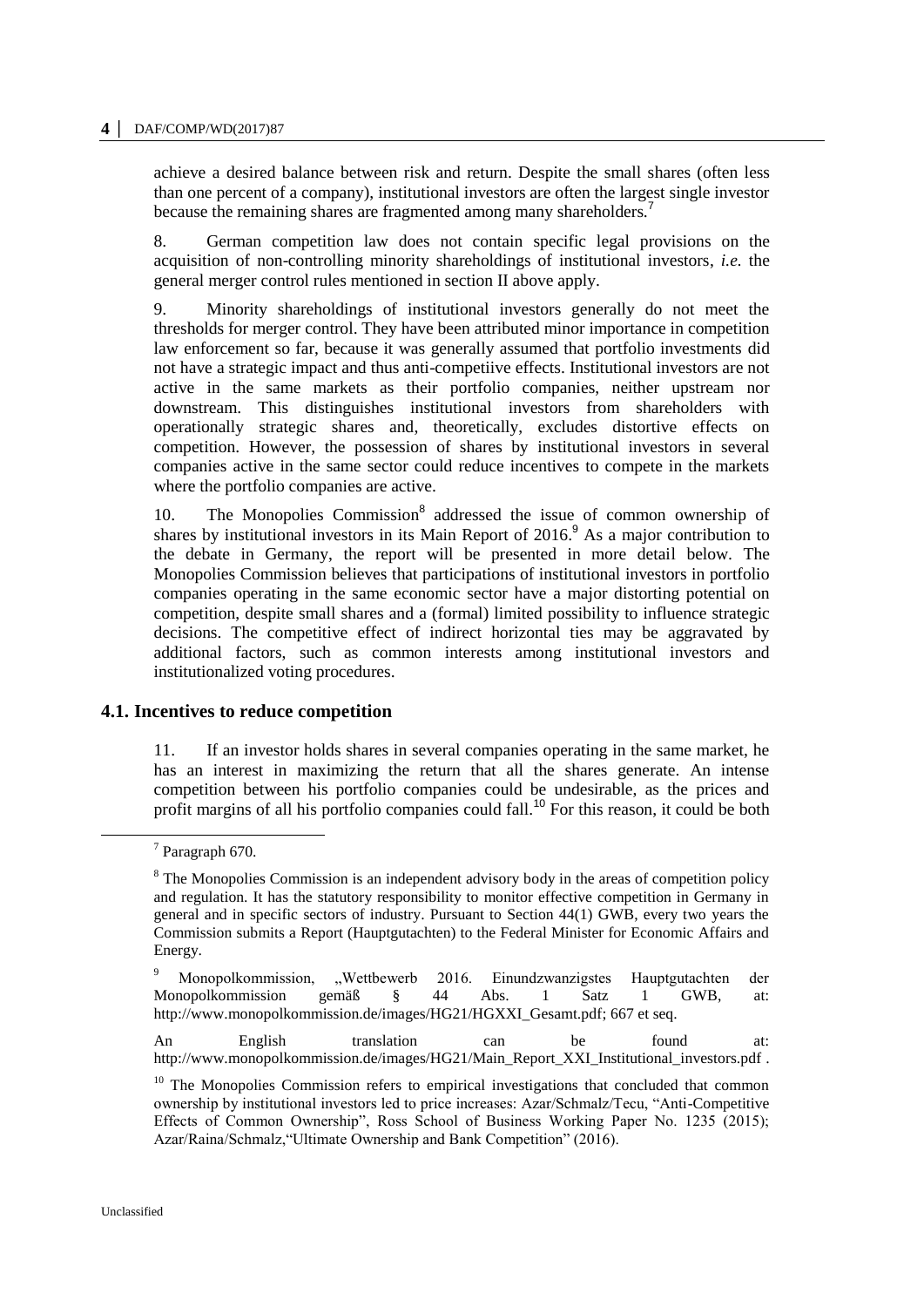in the interest of the portfolio companies and in the interest of the investor to keep the profit margins above the competitive level by reducing competition in the market.

12. If several institutional investors hold shares in several companies operating in the same sector, the risk of eliminating competition between the portfolio companies is even higher because investors could have a common interest in reducing competition in the sector. This could be even more true, if there are ties between large institutional investors.<sup>11</sup>

13. Institutional investors could even coordinate their voting behaviour to influence their portfolio companies. Institutional investors increasingly use consultancies, so-called proxy advisors, to exercise their right to vote. These consultancies are responsible for preparing shareholders meetings, as well as voting recommendations for these meetings, which are generally followed by institutional investors.<sup>12</sup>

14. There are, however, also factors which might mitigate the anti-competitive effects of common ownership by institutional investors:<sup>13</sup> a) Investors also have a long-term interest in competition-induced investments and in efficiency improvements in the portfolio companies; b) non-diversified investors are often interested in fostering the competitive potential of their portfolio companies; c) ultimately, the presence of overlapping ownership structures can lead to a reduction in the diversification potential.

15. According to the Monopolies Commission, the potential of reducing competition in a given market is by no means a sufficient argument for the assumption of distortive effects. The extent to which institutional investors have the possibility to enforce their interests against the management of the portfolio companies and/or the extent to which corporate ties allow or facilitate parallel behaviour, must also be considered.

#### **4.2. Possibility of exercising a strategic influence**

16. The first possibility of influence is the exercise of voting rights. Institutional investors could influence strategic decisions even with small shares, for example, through a blocking minority of 25%. Rather than the mere amount of shares held by institutional investors, the possibility of strategic influence is determined by the distribution of the other voting rights and their effective excercise. The Monopolies Commission notes that in 2015, for example, the presence rate at the annual general meetings of the DAX-30 companies was below 55%, and thus 28% of the voting rights were sufficient for a simple majority.

17. In addition to the exercise of voting rights, also the membership of the Supervisory Board, the pressure through potential share selling and the attempt to force the management to make changes might affect the strategic behaviour of a company. In particular, if portfolio companies are aware of the fact that in the future they may be dependent on the current or other institutional investors to cover their financing requirements, the actual size of the investor's share may not be that relevant for their assertiveness.

 $^{11}$  Paragraph 673.

 $12$  Paragraph 680.

 $13$  Paragraph 674.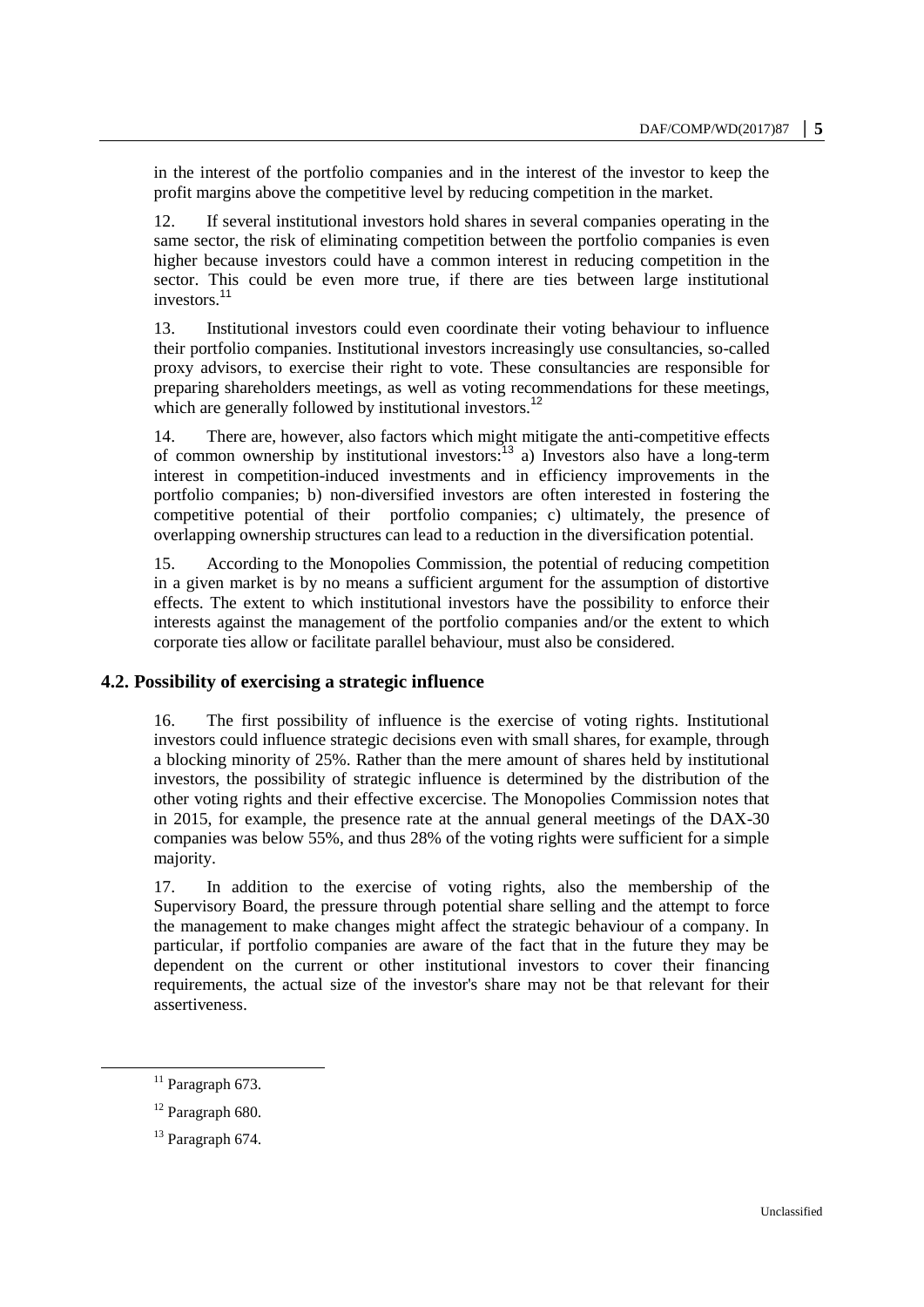#### **4.3. Need for action**

18. The Monopolies Commission carried out an empirical analysis to assess the actual existence of problematic constellations of indirect horizontal minority shares held by institutional investors in Germany and Europe.<sup>14</sup> From the data emerges that many institutional investors hold shares in several portfolio companies in one economic sector. This is particularly evident in the manufacturing industry in the sectors "Manufacture of data-processing equipment, optical and electronic equipment" and "Manufacture of machinery and vehicles". According to the Monopolies Commission, the empirical analysis of the distribution of portfolio companies among investors and economic sectors provides an initial indication of the presence of potentially problematic investment constellations. The analysis cannot answer the question of whether these constellations actually distort competition in these sectors, but it could provide a first basis for action.

19. The Monopolies Commission supports the European Commission's view that for the time being an extension of the scope of the EU Merger Regulation<sup>15</sup> to noncontrolling minority shareholdings between horizontally and vertically linked companies might not be proportionate in view of the limited number of cases with potential harm to competition.<sup>16</sup> However, with regard to common ownership by institutional investors, there may be important arguments for more stringent control: Given the fact that this phenomenon is becoming omnipresent and increasingly relevant from a competition policy perspective, this issue should be discussed more intensively in connection with the further development of the EU Merger Regulation.<sup>17</sup> In any event, the Monopolies Commission still sees a need for clarification before making any concrete recommendation for action. In particular, it mentions the need for sector-specific studies on corporate ties via institutional investors and the importance of shareholders with competitive interests, as well as on the effects of common ownership on the market results.<sup>18</sup>

#### **5. Possible solutions**

20. Minority shares by institutional investors could be taken into account when measuring market concentration and thus the potential for competitive problems. The Herfindahl Hirschman Index (HHI) is frequently used to measure market concentration. Several scientific studies consider the MHHI (Modified HHI) or GHHI (Generalized HHI) a better alternative to the usual HHI, because these modified indexes also allow to take into account anti-competitive incentives resulting from minority participation and cross-participation.<sup>19</sup> However, the calculation of these indexes requires information from

<sup>18</sup> Paragraph 690.

 $\overline{a}$ 

<sup>&</sup>lt;sup>14</sup> Paragraph 683 et seq.

<sup>&</sup>lt;sup>15</sup> Council Regulation (EC) No 139/2004 of 20 January 2004 on the control of concentrations between undertakings (the EC Merger Regulation). Official Journal L 24, 29.01.2004, p. 1-22

<sup>16</sup> http://ec.europa.eu/competition/publications/reports/KD0416839ENN.pdf

 $17$  Paragraph 666, 689.

<sup>&</sup>lt;sup>19</sup> There are slight differences in the definition of these indexes. The GHHI includes risks with respect to co-ownership and cross-shareholdings. The MHHI either measures the same as the GHHI or only the risks resulting from co-ownership. See Azar/Schmalz/Tecu (2016).